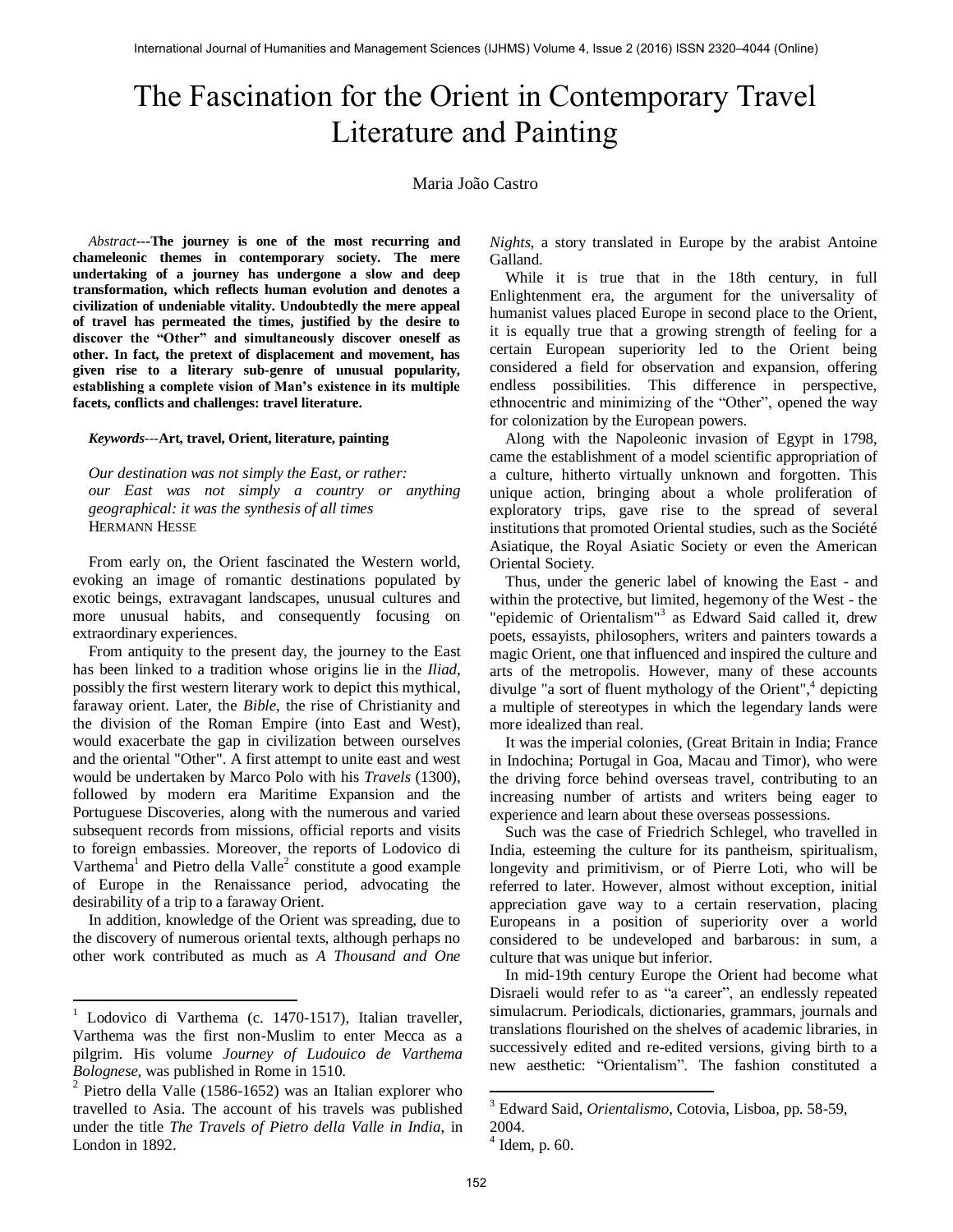European mode of relating to the Orient, influencing a new wave of art and literature which idealised rather than portray the living reality, Equally, world exhibitions universally contributed to the increased desire for this dizzying, distant and distinct Orient. There thus began the rise of a literary genre, allied to the Romantic Movement and its fascination for ancient ruins and melancholic or sublime landscapes. It ensured the unprecedented success of abundant travel narratives derived out of a culture of the Orient.

It is Friedrich Schlegel's *c´est en Orient que nos devons chercher le romantisme suprême*, which shows the extent to which the romantics were caught in the Oriental swing.

The poems of Victor Hugo in *Les Orientales* (de 1829) portray an Orient that would serve as reference and model for the arts of the time; Charles Baudelaire also demonstrated this "Orientalist" tendency in his *Fleurs du Mal* (published in 1857), exploring the theme in his poem *L´invention au voyage*. These writers are testament to the idea of a drive for the Orient, though the chosen land was a mirage they never experienced. There were some however who did choose to abandon the comfort of home in order to experience for themselves the legendary continent of which so many spoke.

In 1811, François de Chateaubriand opened up a new tendency in travel narrative with *Itinéraire de Paris à Jérusalem*. In this work Chateaubriand portrays an Orient<sup>5</sup> very much alive, though still steeped in myth, legend and obsession. From this initial, formative experience innumerable French writers shared their taste for Oriental seduction, producing lengthy accounts of their journey to the "Near Orient".

Alphonse de Lamartine would write *Voyage en Orient* in 1835, an account from the point of view of the coloniser - France as the ruling power over a subjugate Orient, an extension of the nation, unreal and reduced to a series of generalisations. Maxime du Champ, firstly alone (1844), and then with Gustave Flaubert (1849), wandered in the land of the Pharaohs – a journey which prompted the author of *Madame Bovary* to publish *Flaubert in Egypt (1851)*, whose descriptive passages reveal the extravagant atmosphere of the country visited. It is worth noting that the Orient in *Flaubert in Egypt* involved a personal search through an intense journey of exploration, and went far beyond the idealised accounts of Lamartine. The following year in1852, Gérard de Nerval would publish *Voyage en Orient*, while in 1853, Théophile Gautier launched *Constantinople* and in 1870, *Voyage en Egypt*. In the same literary tradition Edward William Lane's *Manners and Customs of the Modern Egyptians* was published in 1836, a clearly romantic interpretation, and between 1851 e 1853, Richard Burton would stamp his mark with *Personal Narrative of a Pilgrimage to al-Madinah and Meccah*.

But possibly the most notable travel writer of the romanticoriental epoch was Pierre Loti, who was able to travel the world as an officer in the French navy, spending long periods of time in the Far East. He journeyed to Algeria, South

 $\ddot{\phantom{a}}$ 

America, Easter Island, French Polynesia, Turkey, Vietnam, Cambodia and Japan. A large part of his writing is autobiographical, and his novels were clearly inspired by his navy voyages, evident in *Roman d´un spahi*, (1881), which is set in Senegal; *Le mariage de Loti*, (1882), based on a visit to Tahiti; *Trois Journées de guerre en Annam*, published by *Le Figaro*, about the occupation of Hué (in Vietnam) between 1884 and 1885 and *Madame Chrysanthème*, (dated 1887), for which the background was Japan. A period of time spent in Turkey influenced hia first novel *Azivadé,* (published 1879), together with its sequel *Fantôme d´Orient*, (1892) and *As Desencantadas*, (1906). The author also explored the more regionally exotic in such works as *Mon frère Yves,* (1883), inspired by Britanny; *Pêcheur d´Islande* (1886), or *Ramuntcho,* (1897) e onde Loti se takes his inspiration from the Basque Country. It was as if the Orient, as previously stated, was not a concept confined to one particular region. If Africa and Eastern European countries were comfortably labelled as "Oriental", even Spain and Portugal were "picturesque" destinations. For the French this notion supposed that anything that was not Gaul had its own local colour, could be categorised as oriental by French romanticism and added to the production of literary titles of oriental influence: *Japoneries d´Automne* (1889), *Au Maroc* (1890), *Le Désert* (1894), L*´Inde sans les Anglais* (1903), *La Mort de Philae* (1909), *Un Pèlerin d´Angkor* (1912), or *La Turquie Agonisante* (1913).

It appears that to 19th century France, the journey to the East was an undeniable imperative. But it was not only they who allowed themselves to be seduced by the Orient. English writers followed suit: *The Corsaire* by Lord Byron (1814), *Lalla Rookh* by Thomas Moore (1817), or *The revolt of Islam*, by Percy Shelley (1817), showed the same fascination for a world that had taken its place in European society as a way of life.

Of equal interest are *Turkish Embassy Letters*, by Lady Mary Wortley Montagu, in which the author describes her secret entry into the Constantinople palace harems, a culture shrouded in tradition and religion, until then hidden from Western view.

The Orient thus became a sought after destination, a collective passion, justified by the desire for escape, the promise of the unknown. However, the fundamental reason lay in a deeper sentiment, often subconscious, in which the call of the Orient became a search for the noble savage, whose purity and authenticity would rescue Baudelaire's "Modern Man". This was no more than the need to eschew the progress brought about by the Industrial Revolution, in search of a culture uncorrupted by urban, bourgeois, European Man. Such disillusion was an antidote to a society which extolled material values, and which caused writers to embark on a path towards the exotic.

The East then became a coveted destination and a collective passion, sought after, not for what it was but by what it suggested, a palimpsest by which to access a purer and more innocent way of life: a rebirth. In the event, setting out in search of an uncontaminated paradise led to a rethink of the country and culture of origin, and revealed more about the historical foundations of Europe than it did about the Orient.

<sup>&</sup>lt;sup>5</sup> The Orient was a vague concept with imprecise boundaries, including places which today are not considered to be part of the East, such as Eastern Europe and Africa.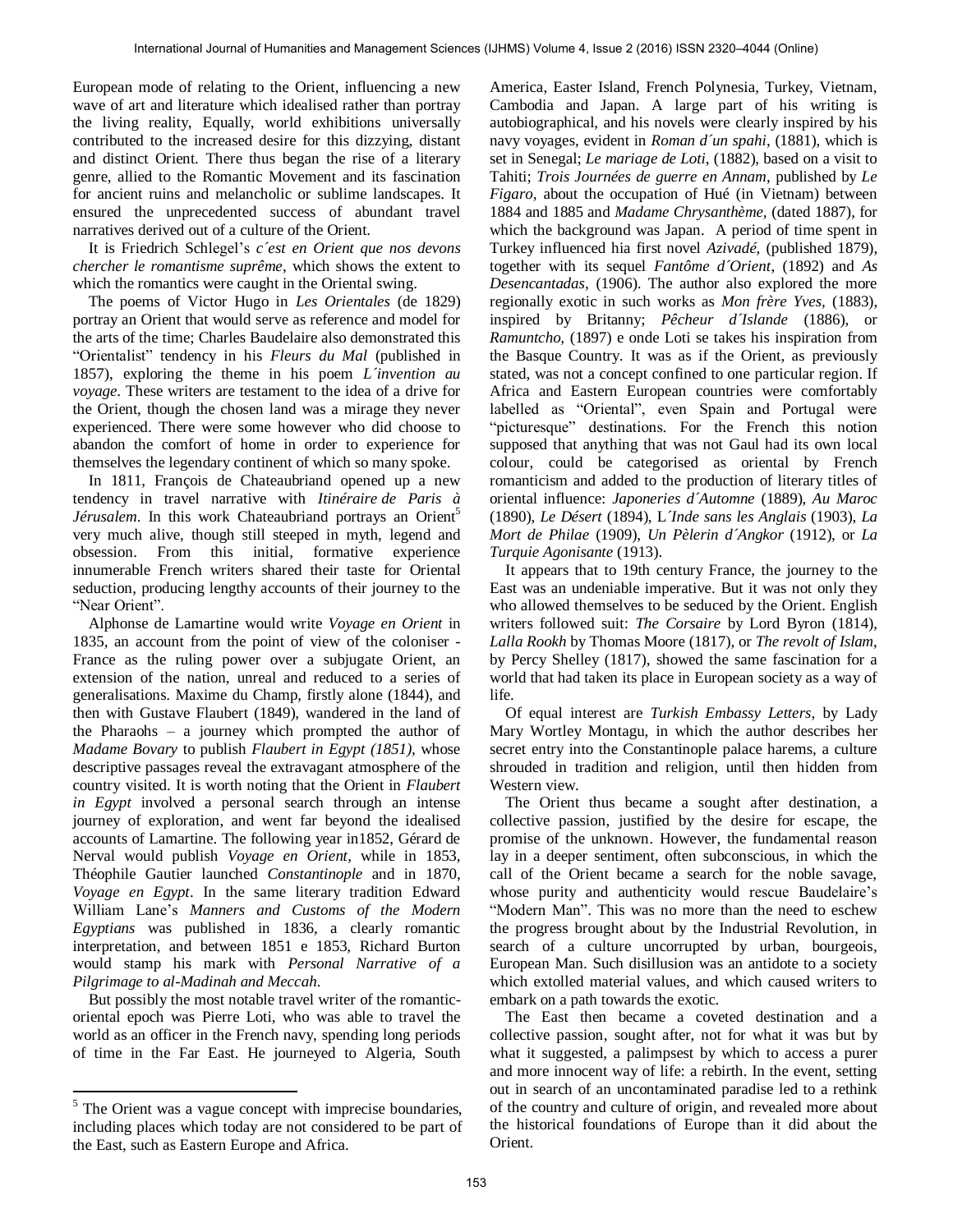In the twentieth century, the East's appeal would remain, experienced by a number of writers such as Colin Thubron and Paul Theroux, who, like their predecessors, explored a geographical region that continued to entice the Western imagination.

Their work is notable in that it takes us into the 21st century with the same brilliance as its romantic predecessors. Over half a century Thubron has written award-winning books based on his travels in the Orient, including, *Jerusalem* (1976), *Istanbul* (1978), *Behind the Wall: A Journey through China* (1987), *The Silk Road* (1989), later, *In the Shadow of the Silk Road* (2006) – and also *Among the Russians* (1983), *The Lost Heart of Asia* (1994) and *In Siberia* (1999). Likewise the Paul Theroux, whose numerous works include *The Great Railway Bazaar* (1975), *Travelling in China* (1984), *To the Ends of the Earth* (1990), *The Happy Isles of Oceania* (1995), *Ghost-Train to the Eastern Star:*  (2008), and *The Tao of Travel* (2011). Both authors have rewritten the Orient in the era of globalisation, shedding light on the dissimilarities to contemporary society. In this sense their books reflect a demystification of the Orient as a destination, homogenised by the globalisation of the  $21<sup>st</sup>$ century, diminishing the aura of previous written accounts by travel authors.

Portugal, the country that "gave worlds to the world" has a long tradition of travel writing dating back to the period of the Discoveries. It was the first country in Europe to portray what came to be known as the Far East. After the initial contacts, marked by a fascination for the order and the wealth of these faraway countries there followed - from the beginning of the 18th century - an "Oriental Renaissance". This intensified throughout the 19th century and followed the European trend driven by Romanticism, accompanied by the expansion of European empires in Asia.

Some claim that Portugal created the first example of European Orientalism, in the  $16<sup>th</sup>$  century, though it is not crucial here to state the authors. In truth Portuguese maritime exploration led to the first empire constructed on a global scale, which was not only territorial, geographical and commercial, but also cultural, literary, and artistic. The relationship with missionaries, diplomats and merchants, developed over centuries, led to an abundance of Portuguese literature, the extent of which is still little known.

From Fernão Mendes Pinto with his *Pilgrimage* (16<sup>th</sup>) century) one can draw a genealogical line of authors who helped document the history of Portuguese colonial empire in literature. The generation circa 1770, and their successors, are notable for names that include Lopes de Mendonça, Luciano Cordeiro, Francisco Maria Bordalo, Ricardo Guimarães, Wenceslau de Moraes, Antero de Quental e Eça de Queirós, figures who showed a distinct taste for travelling in the East. Lopes de Mendonça would be remembered for *Recordações de Itália* (1852) and Luciano Cordeiro for *Viagens: França, Baviera, Áustria, Itália* (1875). Francisco Maria Bordalo took his romantic vision to the Far East with *Um passeio de sete mil léguas. Cartas a um amigo* (dated1854). Bordalo's journal is an account of his voyage from Egypt to Ceylon and then to Hong Kong across the China Sea. In Macau the writer expresses his fascination for the exotic landscapes and abundant vegetation. A year later, in 1859, there appeared

*Ensaios sobre a estatística das possessões portuguezas na África Ocidental e Oriental, na Ásia Ocidental, na China e na Oceania,* (Statistical Accounts of Portuguese Possessions in West and East Africa, East Asia, China and Oceania) published by order of José Joaquim Lopes de Lima (Governor of the State of India and later Portuguese Timor) and widely known in the colonies. Ricardo Guimarães became the author of *De Lisboa ao Cairo: scenas de viagem* in 1876, but it was to be in the work of Wenceslau de Moraes that the call of the East would be expressed in its multiple facets, the writer having eschewed the role of a westerner discovering Eastern culture. *Traços do Extremo-Oriente* (1895), *Dai-Nippor* (1897), *Paisagens da China e do Japão* (1906) and *Relance da História do Japão* (1924) are examples. Meanwhile, in his sonnets, the Portuguese poet Antero de Quental edified an Oriental philosopher whom he had never known.

Among the various authors one who merits special attention is Eça de Queirós, whose discourse often ran contrary to the dominant Eurocentrism and Western hegemony. The brief two weeks he spent in Egypt towards the end of 1869, at the invitation of his friend the Count of Resende, who was there for the opening of the Suez Canal, gave him a taste for travel and the opportunity to write, decisively contributing to his cultural resume and the choice of his future career as a diplomat. Although published posthumously in 1926, *Egipto: Notas de Viagem* (Egyptian Travel Notes) became the inspiration for the journey of Teodorico Raposo in *A Reliquia* (The Relic) published in 1887, and Fradique Mendes, with one distinct difference: while the former traces Eca Queiroz's journey to Western Egypt step by step the latter goes beyond to places the writer never reached – The Upper Nile. The references to Egypt continued in *Cartas de Inglaterra*, published between 1880 and 1896, and *Crónicas de Londres* printed in 1944. Even the Mediterranean route to Alexandria provided some lines for *O Mistério da Estrada de Sintra* published in 1870, thanks to a visit to the island of Malta. In effect the theme of the journey enabled Eça de Queirós to recreate unforgotten places and moments, with satire or lyricism, historical truth or precision. Distant China, for example, was an influence on *O Mandarim*, published in 1880.

The beginning of 20th century modernism, through the work of Fernando Pessoa, would spread a complex nostalgia for a mythical Portuguese past, expressed in poetry and prose around an illusory and illusionist journey to the Fifth Empire<sup>6</sup>.

Almada Negreiros was introduced to the rising Oriental trend through the performance of the Russian Ballet on the Lisbon stage. The new aesthetic was an integral part not only of the scenes and costumes of the Serge Diaghilev dance

 6 "O Quinto Império" (The Fifth Empire) was conceived by Father Antonio Vieira in the 17th century. For him the four empires had been the Assirian, Persian, Greek and Roman; the fifth was to be Portuguese. This utopia permeated the work of the poet Fernando Pessoa in the 20th century, notably in *Mensagem*. In Pessoa's case the four empires differed from Vieira's, the first being Greek, the second Roman, the third Christian and the fourth Europe.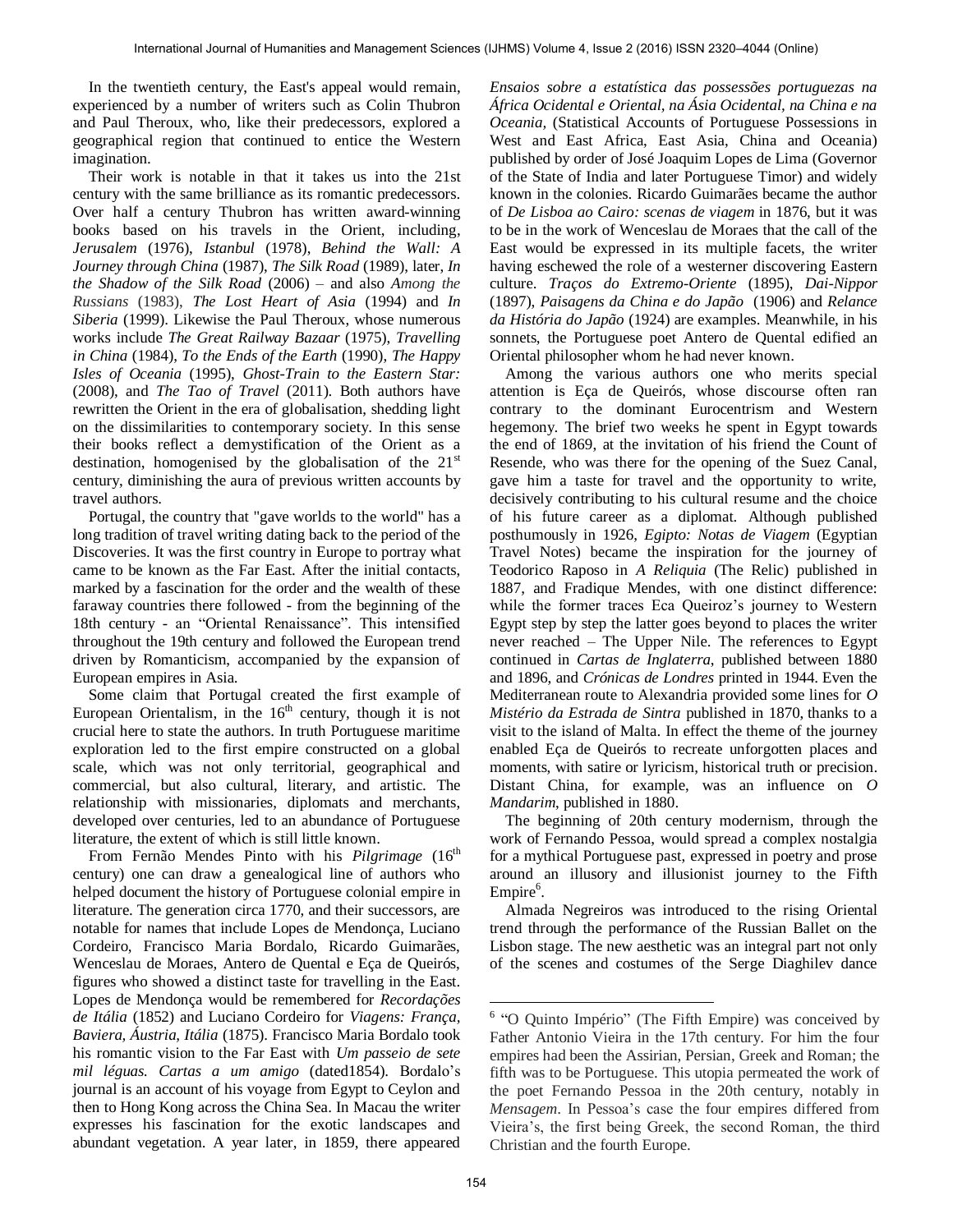troupe, but of the ballets themselves, of which *Cléopâtre*, *Shéhérazade*, *Les Orientales* and *Le Dieu Bleu* are examples. Without doubt the art of Terpsicore helped to spread European exaltation of the Orient in the 1900s, widening and echoing the distant dream.

With the First and Second World Wars, interest in an Orient which so seduced 19th century European authors, gave way to a more realist style of literature, up to the present day with Gonçalo M. Tavares - *Uma Viagem à Índia* (2010), José Luís Peixoto *- Dentro do Segredo, uma viagem na Coreia do Norte* (2012) and Maria João Castro *- Transiberiana* (2014).

Literary works were not alone in drawing their inspiration from the Orient: the visual arts, including painting, gained new life, thanks to Eastern light and color. The growth in the travel accounts of some of these writers made numerous painters gather together their tubes of paint and their easels, and head for destinations synonymous with exoticism and charm, not always the East. This was the case of Henri Matisse who, before travelling to Morocco, had read the book Loti *Au Maroc*. It cannot be forgotton that the West first came into contact with the Orient through the canvases of Eugène Delacroix, Gabriel Decamps, Théodore Chassériau, Jean-Leon Gerome, Alfred Darjou, Edouard Richter, Paul Louis Bouchard and Paul Gauguin. It was under the aegis of these artists, whose paintings were exhibited in galleries and in salons, that Europeans witnessed the landscapes described in travel accounts and experienced the light and color of a world as dreamlike as it was diaphanous. The Oriental atmosphere depicted in several paintings thrilled some viewers into living and retracing the journey, contributing to the massification of travel and the creation of tourism. In the twentieth century this influence would remain in the "Tahitian" paintings of Henri Matisse or in the oriental inspiration of Pablo Picasso's work.

Of the Portuguese painters of the 19th and 20th century whose artistic output centered around their travels, the most notable are Artur Loureiro, António Xavier Trindade and during the Salazar dictatorship, Fausto Sampaio: Artur Loureiro would paint the Australian landscape while António Xavier Trindade e Fausto Sampaio focused on the Portuguese colonies in the East. Trindade became "o pintor de Goa" (the Goan painter) and Sampaio became known as "o pintor do ultramar português" (the painter of overseas Portugal).

As Maria de Aires Silveira writes in the catalogue *Fausto Sampaio, Viagens no Oriente* "the colour and formal content of his foreign canvasses contrasted with the grey national background, based on images from newspapers, and black and white films and documentaries<sup>7</sup>.

In fact, the vibrant visual impact of Fausto Sampaio's canvases, coloured the taciturn, monochromed national scene, bringing to life through an abundance of pictorial production, impressions of his journeys overseas: in 1934 he travelled to St. Tomé where he stayed a couple of months; in 1936 he visited Macau for one full year; in 1937 he visited some of the Indonesian islands and Portuguese Timor, compiling a geographical dossier which recorded picturesque everyday scenes from the Portuguese East; in 1944 he travelled throughout Portuguese India: Goa, Dadra, Nagar Haveli, Daman and Diu. The artistic and documentary value of his work, of national and nationalist flavor, gave rise to the idea of creating a museum of colonial painting, which never materialized.

There are several national events of note which familiarised the Portuguese with their overseas colonies in the East. Fausto Sampaio took part in some of these: the *Exposição Colonial do Porto* (Oporto Colonial Exhibition) of 1934, the *Exposição Histórica da Ocupação* (Historical Exhibition of Occupation) in 1937, the *Exposição do Mundo Português* (Portuguese World Exhibiton) in 1940, as well as the *Semanas das Colónias* (Weeks in the Colonies) promoted by the Geographical Society during the 1930s and 40s.

### II. CONCLUSION

The final thought on this fascination for the Orient in contemporary travel literature and painting is to make reference to a map illustrated with both artistic forms, which are unified by a common denominator, an Orient to "Orientalize," as Henri Michaux wrote. If the travel narrative is presented as a written testimony of the Oriental experience, the painting is a visual record of the foreign and exotic, an image which enabled the visualization of the written account. Thus, Oriental and Orientalist inspired painting and literature allowed the contemporary *Homo Viator* to conjure up this diaphanous and mellifluous world, providing a showcase that can only continue to open, in the future, a horizon of infinite possibilities.

#### **BIBLIOGRAPHY**

- [1] ARAMA, Maurice, *Delacroix. Un voyage initiatique. Maroc, Andalusie, Algérie*, Non Lieu, Paris, 2006.
- [2] BEHDAD, Ali, *Belated Travelers, Orientalism in the Age of Colonial Dissolution,* Duke University Press, USA, 1994
- [3] BENJAMIN, Roger (ed.), *Delacroix to Klee*, The Gallery of New South Wales, Wales, 1997.
- [4] CHATEAUBRIAND, François de, *Itinéraire de Paris à Jérusalem*, Gallimard, Paris, 2005
- [5] COWART, Jack, *Matisse in Marocco*, National Gallery of Art, Washington, 1990.
- [6] GAUTIER, Théophile, *Constantinople*, Bartillat, Paris, 2008.
- [7] LAMARTINE, Alphonse de, *Voyage en Orient*, Arléa, Paris, 2008.
- [8] LAUDON, Paul, *Matisse in Tahiti*, Biro, Paris, 1999.
- [9] MONTAGU, Mary Wortley, *Turkish Embassy Letters*, Virago, London, 1993.
- [10] NERVAL, Gérad de, *Voyage en Orient,* Gallimard, Paris, 1998.
- [11] PELTRE, Christine, *Dictionnaire Culturel de l´Orientalisme,* Hazan, Paris, 2003.
- [12] SAID, Edward, *Orientalismo,* Cotovia, Lisboa, 2004.
- [13] THOMSON, Belinda (ed.), *Gauguin, Maker of Mith*, Tate, London, 2011.
- [14] THORNTON, Lynne, *Women as portrayed in Orientalist painting*, ACR Edition, Paris, 1994.



Maria João Castro holds a PhD in Art History. She is a researcher in the Department of Art History at the Faculdade de Ciências Sociais e Humanas, Universidade Nova de Lisboa (FCSH-UNL), where she is a member of the Portuguese Centre for Global History (CHAM), an inter-University research unit of the Universidade Nova de Lisboa and the Universidade dos Açores. Maria Castro teaches

<sup>&</sup>lt;sup>-</sup>7 Maria de Aires Silveira, *Fausto Sampaio, Viagens no Oriente*, Fundação Oriente, Lisboa, p. 17, 2009.